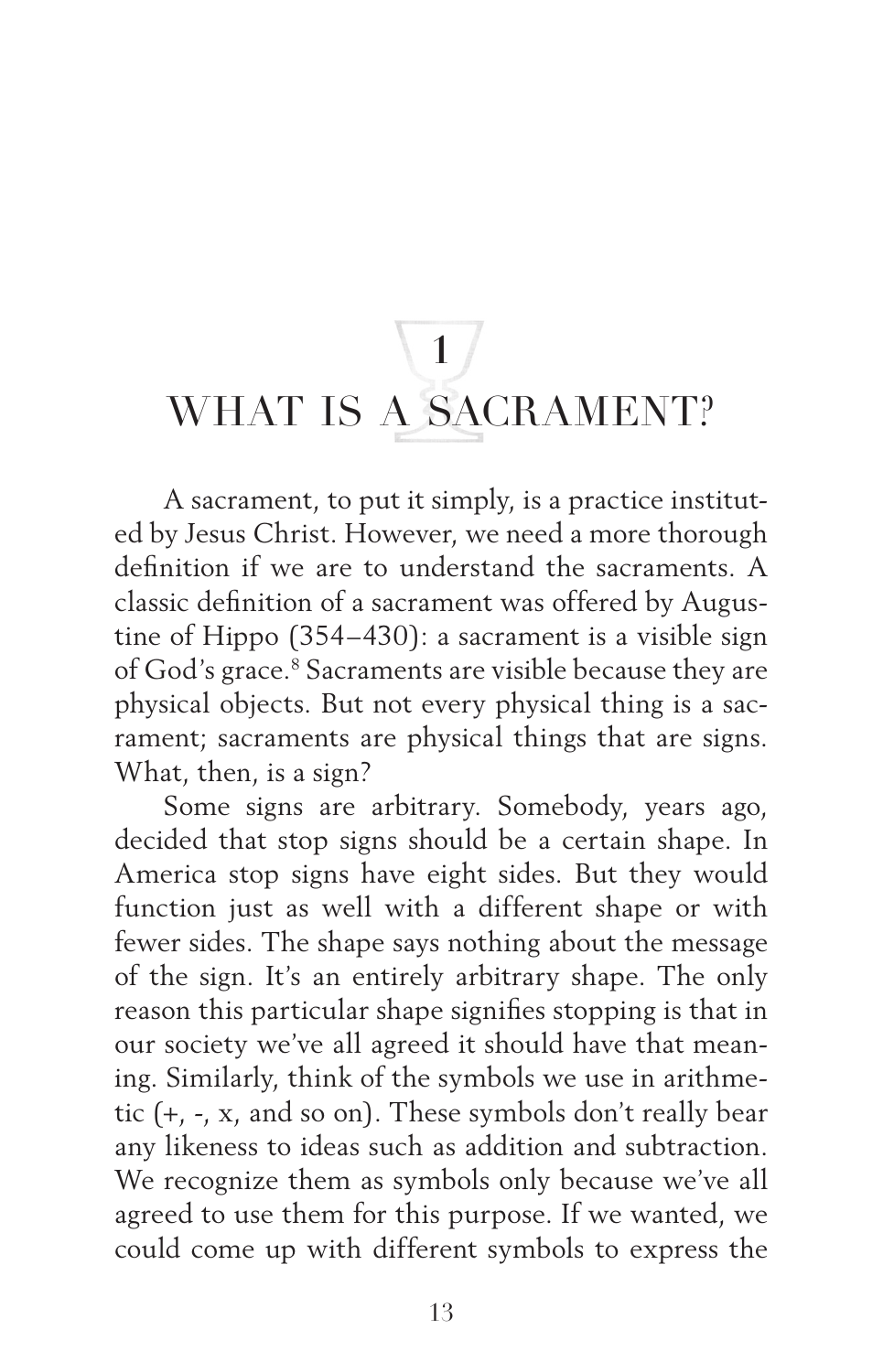same ideas. This is what it means to say that such symbols are arbitrary.

Other signs and symbols, however, are not arbitrary. An advertisement, for instance, signifies by showing us what's on sale—cars, fruit, or whatever. Here there is a likeness between the symbol (the photos in the ad) and what it symbolizes (the things on sale at the store). Or think about the phrase "free as a bird." Here we think of birds as symbolizing freedom because, unlike us, they can fly. Birds (for us) signify freedom because there is a likeness between their ability to fly wherever they want and our idea of freedom.

So, many signs and symbols are arbitrary; others bear a likeness to what they symbolize.

Sacraments are symbols of God's grace; however, they are not arbitrary symbols. They are likenesses. In what sense are they likenesses? Take baptism, for instance. Baptism, an act of physical washing, is a likeness of grace cleansing the soul. Communion, an act of physical eating, is a likeness of grace nourishing the soul. The physical aspect of each sacrament both symbolizes its spiritual effect and resembles that effect.

The fact that sacraments are signs (or symbols) creates a problem. In today's culture we often have a low regard for symbols. We may have the idea that symbols are less important than what they symbolize. We want the "real thing," not the symbol. As a result, we often undervalue the sacraments, regarding them as merely symbolic. But symbols are quite important. Few people would think a wedding ring unimportant because it's "only" a symbol. A wedding ring not only symbolizes the marriage but also confirms the marriage. Similarly, a gift may be only a token of love, but that doesn't make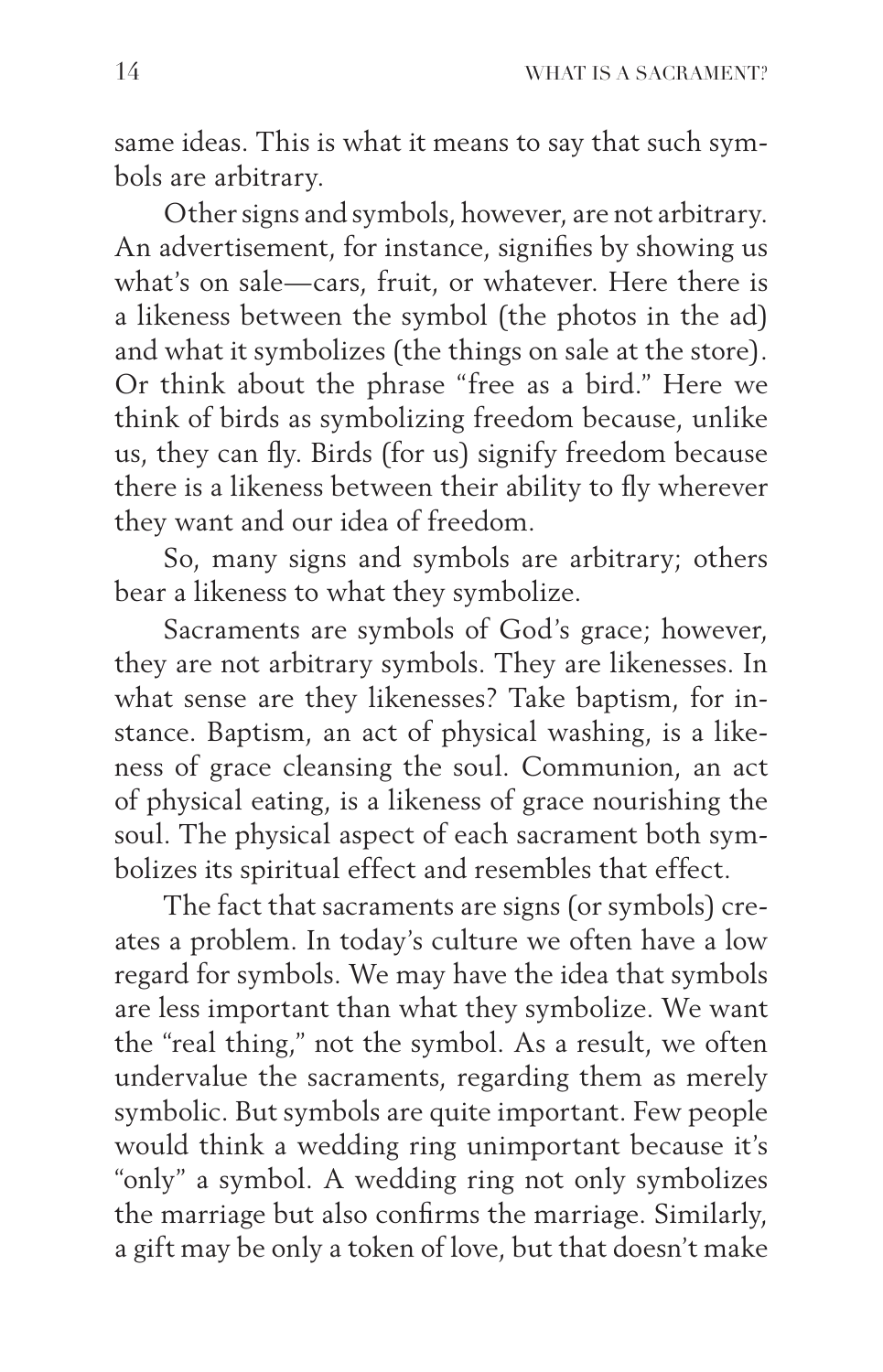the gift unimportant or unneeded. On the contrary, it is through exchanging gifts that love is strengthened and confirmed. In the same way, sacraments symbolize the effects of grace but also strengthen and confirm those effects.

Sacraments, then, are visible signs or symbols of grace. It's important to emphasize that they are signs of *grace*. They symbolize and are likenesses of God's activity, presence, and revelation. That is why it is an utter disaster to define sacraments as an outward sign of an inward *experience*. 9 This way of thinking about sacraments gets everything wrong by putting the emphasis on us and on individualistic experience. The critical thing in the sacraments is not what we do or feel but what God does in the context of the church. In the sacraments God comes to us with grace and healing. A piece of art or music does not point to our experience; it points to the artist and what the artist is doing in and through the work. As with art, we do have to experientially receive the sacraments; however, as signs they point to what God is doing, just as the work of art points to what the artist is doing.

The sacraments, then, are acts of God. The church has insisted on this point ever since the fourth century during what is called the Donatist controversy.<sup>10</sup> One issue of the controversy was whether baptism is invalid if the priest administering the baptism is morally corrupt. Does the spiritual character of the priest affect the validity of the sacrament? Augustine expressed the view that even an unworthy priest can perform a valid baptism because baptism is actually God's act performed through the priest. The priest may be an unworthy instrument, but God is capable of using even